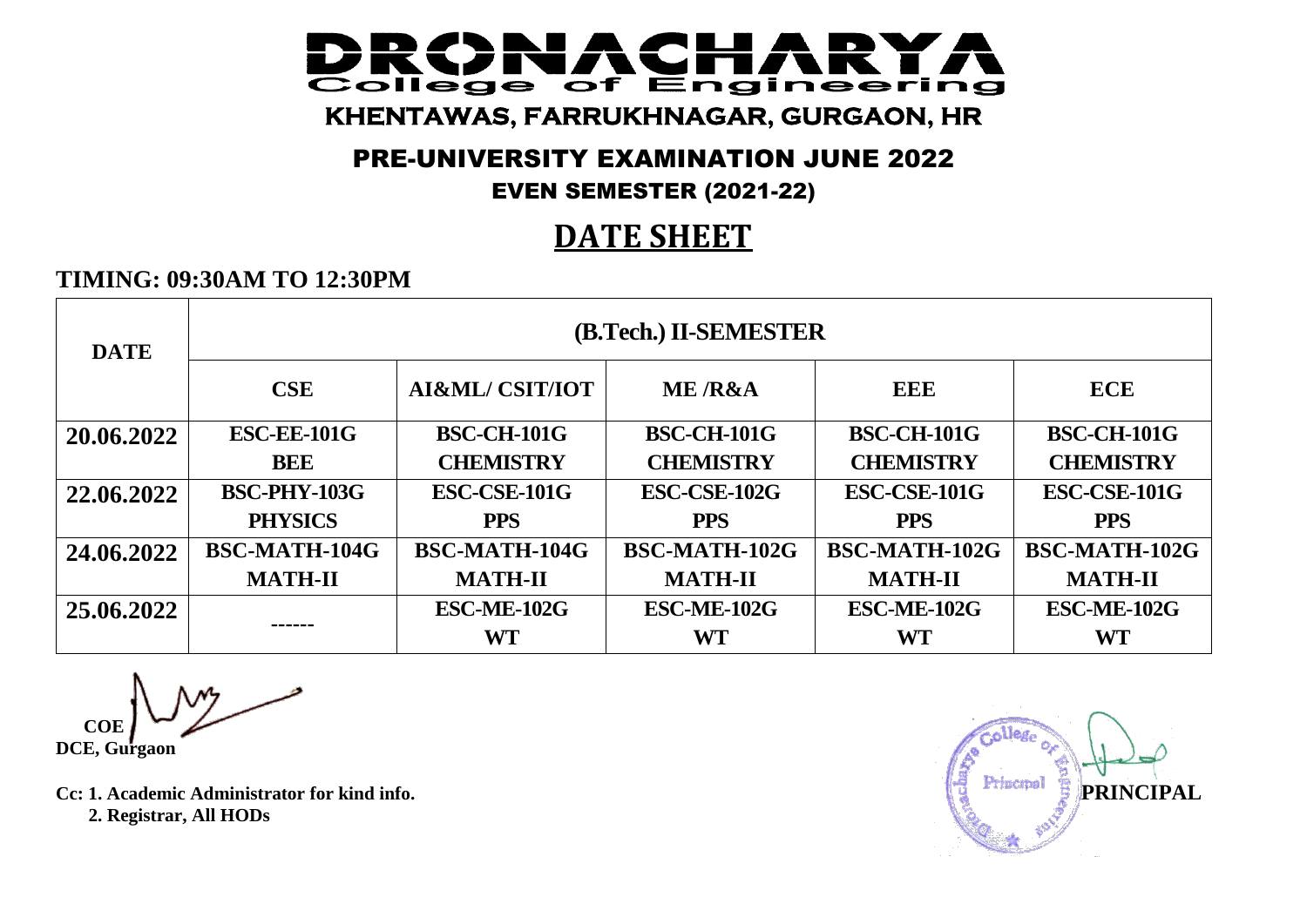#### IACI **DOM:** College of Engineering **KHENTAWAS, FARRUKHNAGAR, GURGAON, HR**

## PRE-UNIVERSITY EXAMINATION JUNE 2022

### EVEN SEMESTER (2021-22)

# **DATE SHEET**

### **TIMING: 09:30AM TO 12:30 PM**

|             | (B.Tech.) IV-SEMESTER         |                               |                      |                      |                                 |                    |
|-------------|-------------------------------|-------------------------------|----------------------|----------------------|---------------------------------|--------------------|
| <b>DATE</b> | <b>CSE/IOT/CSIT/IT</b>        | AI&ML                         | <b>ECE</b>           | <b>EEE</b>           | R&A                             | <b>ME</b>          |
| 20.06.2022  | PCC-CSE204G                   | <b>PCC-CSE-250G</b>           | PCC-ECE202G          | <b>PCC-EE-206G</b>   | <b>PCC-ME-202G</b>              |                    |
|             | <b>COA</b>                    | <b>DS</b>                     | Comm. Sys.           | $EM-II$              | <b>ATD</b>                      |                    |
| 21.06.2022  | <b>PCC-CSE 210G</b>           | <b>PCC-CSE-201G</b>           | -------              | <b>PCC-EE-210G</b>   | <b>PCC-ME-204G</b><br><b>FM</b> |                    |
|             | Web. Tech.                    | <b>DBMS</b>                   |                      | T&D                  |                                 |                    |
| 22.06.2022  | PCC-CSE206G                   |                               | PCC-ECE206G          | <b>PCC-EE-202G</b>   | <b>PCC-ME-208G</b><br>ME        |                    |
|             | <b>OS</b>                     |                               | AC                   | DE                   |                                 |                    |
|             |                               |                               |                      |                      |                                 |                    |
| 23.06.2022  |                               | <b>HSMC-202G</b>              | <b>BSC-BIO-201G</b>  |                      |                                 |                    |
|             |                               | <b>Organization Behaviour</b> |                      | <b>BIOLOGY-I</b>     |                                 |                    |
| 24.06.2022  | PCC-CSE208G                   | <b>PCC-CSE-252G</b>           | PCC-ECE210G          | <b>PCC-EE-216G</b>   |                                 | <b>PCC-ME-206G</b> |
|             | <b>OOP</b>                    | <b>OOPS JAVA</b>              | <b>MC</b>            | <b>EMF</b>           |                                 | <b>SOM</b>         |
| 25.06.2022  | <b>MC-106G</b>                |                               | PCC-ECE205G          | <b>PCC-EE-214G</b>   | <b>MC-106G</b>                  |                    |
|             | <b>Environmental Sciences</b> |                               | DE                   | S&S                  | <b>Environmental Sciences</b>   |                    |
| 27.06.2022  | PCC- CSE202G                  | PCC-CSE-254G                  | <b>BSC-MATH-202G</b> | <b>BSC-MATH-204G</b> |                                 | <b>PCC-ME-210G</b> |
|             | <b>Discrete Mathematics</b>   | <b>FOAIML</b>                 | <b>MATH-III</b>      | <b>MATH-III</b>      |                                 | 1&C                |
| እሥታ         |                               |                               |                      |                      |                                 |                    |

 **COE DCE, Gurgaon**

 **2. Registrar, All HODs**

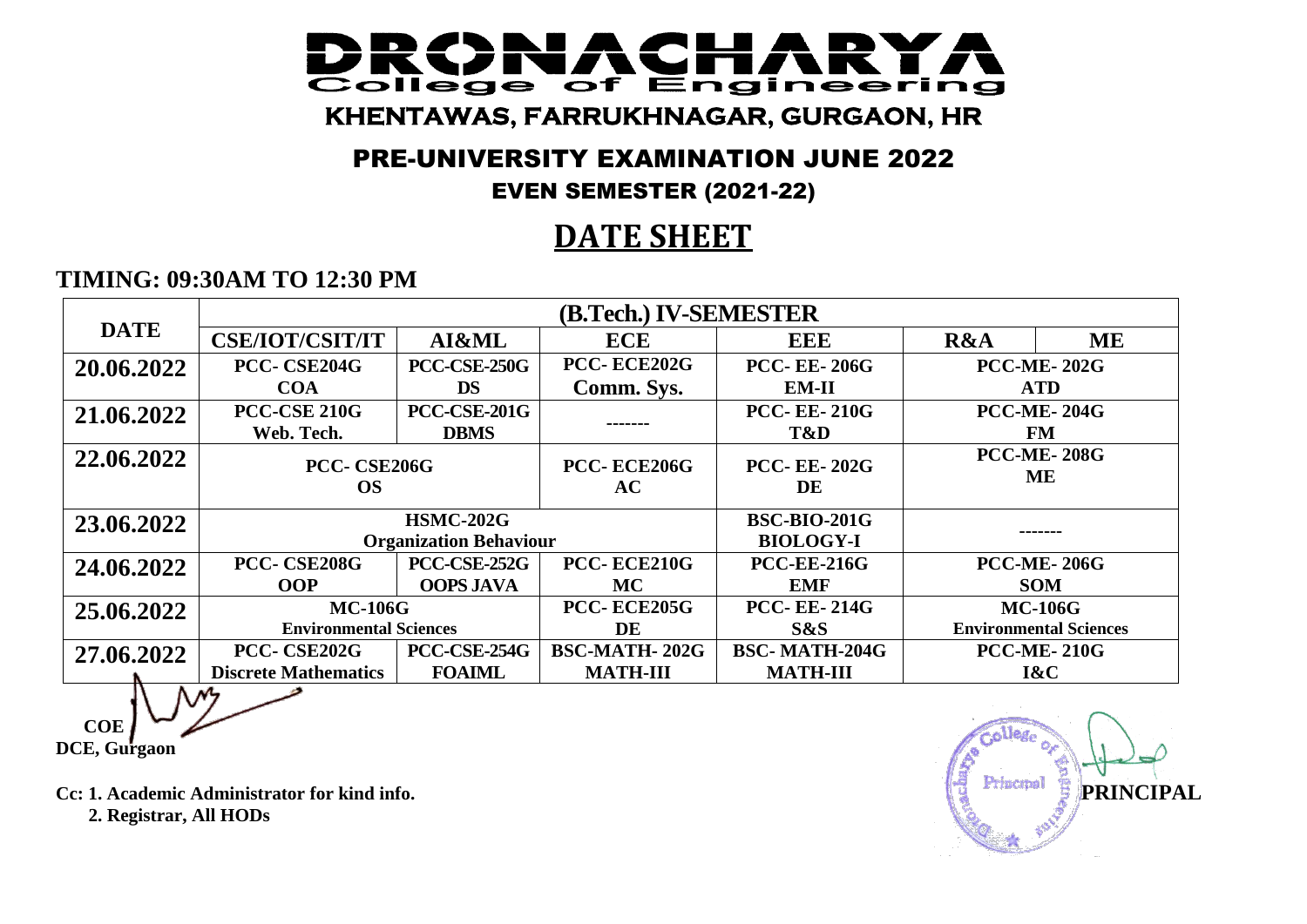#### IACH **DOM:** College of Engineering **KHENTAWAS, FARRUKHNAGAR, GURGAON, HR**

## PRE-UNIVERSITY EXAMINATION JUNE 2022

### EVEN SEMESTER (2021-22)

# **DATE SHEET**

### **TIMING: 09:30AM TO 12:30 PM**

|             | (B.Tech.) VI-SEMESTER                     |                     |                    |                                      |                               |                               |
|-------------|-------------------------------------------|---------------------|--------------------|--------------------------------------|-------------------------------|-------------------------------|
| <b>DATE</b> | <b>CSE</b>                                | IT                  | <b>CSIT</b>        | <b>ECE</b>                           | <b>EEE</b>                    | <b>ME</b>                     |
| 20.06.2022  | <b>PCC-CSE-306G</b><br><b>AJAVA</b>       |                     |                    | <b>PCC-ECE-302G</b><br>$\mathbf{CS}$ | <b>PCC-EE-302G</b><br>$PS-II$ | <b>PCC-ME-302G</b><br>$MT-II$ |
| 21.06.2022  | <b>PCC-CSE-302G</b><br><b>PEC-IT-306G</b> |                     |                    | <b>PCC-ECE-308G</b>                  | PCC-EEE-310G                  | <b>PEC-ME-320G</b>            |
|             | CD                                        |                     | <b>IOT</b>         | <b>CMOS</b>                          | <b>VLSI</b>                   | <b>ICE&gt;</b>                |
| 22.06.2022  | PCC-CSE-304G                              |                     |                    | PCC-ECE-312G                         | PEC-EE-06G                    | <b>PCC-ME-306G</b>            |
|             |                                           | AI                  |                    | <b>VHDL</b>                          | <b>PSP</b>                    | <b>HT</b>                     |
| 23.06.2022  | PEC-CSE-310G                              |                     |                    | HUM-ECE-306G                         | HSMC-02G                      |                               |
|             |                                           | <b>ADBMS</b>        |                    | EE                                   | <b>OB</b>                     |                               |
| 24,06,2022  | <b>PEC-CSE-320G</b>                       | <b>PCC-CSE-303G</b> | <b>PCC-IT-304G</b> | PCC-ECE-304G                         | <b>PCC-EEE-306G</b>           | <b>PCC-ME-308G</b>            |
|             | <b>DS</b>                                 | CN                  | CC                 | CN                                   | <b>DSP</b>                    | <b>DOM</b>                    |
|             |                                           |                     |                    | OEC-ECE-318G                         | OEC-EE-04G                    | <b>PCC-ME-304G</b>            |
| 25.06.2022  |                                           |                     |                    | <b>PYTHON</b>                        | <b>PYTHON</b>                 | <b>DOME-I</b>                 |
| 27.06.2022  | <b>ESC-CSE-308G</b><br><b>WC</b>          |                     |                    | -----------                          | ----------                    | ---------                     |
|             | $\mathcal{N}_{7}$                         |                     |                    |                                      |                               |                               |

 **COE DCE, Gurgaon**

 **2. Registrar, All HODs**

**Cc: 1. Academic Administrator for kind info. PRINCIPAL**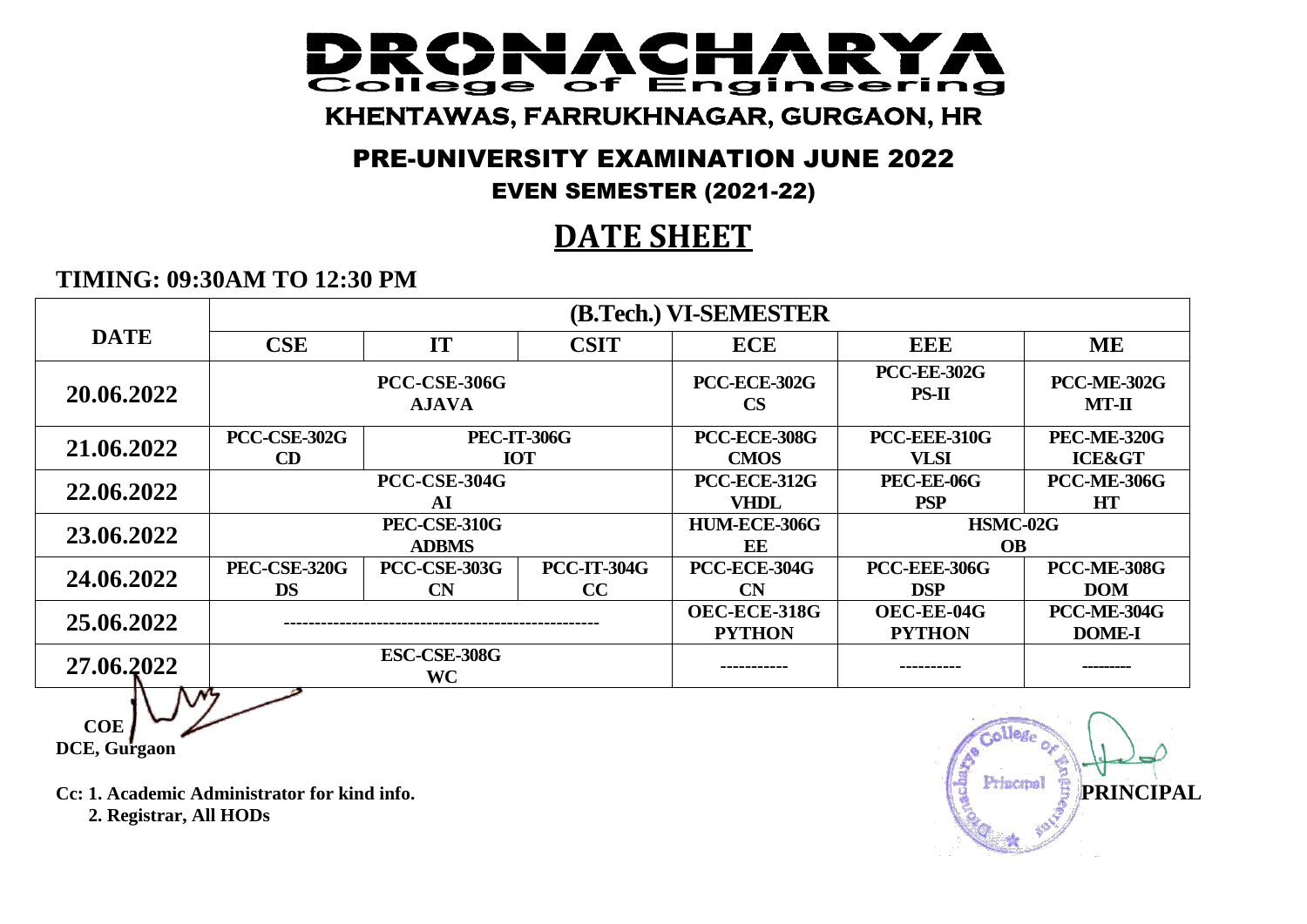#### IACI **Contract Contract**  $\overline{\phantom{a}}$ **College** Engineering  $\overline{\text{of}}$ **KHENTAWAS, FARRUKHNAGAR, GURGAON, HR**

## PRE-UNIVERSITY EXAMINATION JUNE 2022

### EVEN SEMESTER (2021-22)

# **DATE SHEET**

### **TIMING: 09:30AM TO 12:30PM**

| <b>DATE</b> |                     | (B.Tech.) VIII-SEMESTER |    |                    |                     |                              |                    |
|-------------|---------------------|-------------------------|----|--------------------|---------------------|------------------------------|--------------------|
|             | <b>CSE</b>          | <b>CSIT</b>             | IT | EEE                | <b>ECE</b>          | <b>ME</b>                    | CE                 |
| 21.06.2022  |                     |                         |    | ----               |                     | $OEC - ME-410G$<br><b>QE</b> | ----               |
| 22.06.2022  | <b>PCC-CSE-404G</b> | PCC-CSE-404G            |    |                    | <b>PEC-ECE-415G</b> | PCC-ME402G                   | PEC-CEEL-404G      |
|             | <b>BDA</b>          | <b>BDA</b>              |    |                    | ES                  | IA                           | <b>GIT</b>         |
|             | PCC-CSE-402G        | <b>PCC-IT-402G</b>      |    | <b>PEC-EE-406G</b> | <b>PCC-ECE-403G</b> | <b>PEC-ME-404G</b>           | <b>PCC-CE-402G</b> |
| 23.06.2022  | ML                  | <b>R</b> Programming    |    | EM&A               | <b>SC</b>           | <b>PME</b>                   | <b>EC&amp;V</b>    |
| 24.06.2022  | OEC-ECE-430G        | <b>OEC-CS-418G</b>      |    | <b>PEC-EE-414G</b> | PCC-ECE-404G        | <b>PEC-ME-416G</b>           | PEC-CEEL-414G      |
|             | <b>WA&amp;SN</b>    | <b>MI&amp;E</b>         |    | <b>APEPS</b>       | <b>MWT&amp;T</b>    | <b>NCERU</b>                 | <b>SD</b>          |
| 25.06.2022  |                     |                         |    | <b>OEC-EE-406G</b> | <b>OEC-CE-417G</b>  | <b>PEC-ME-420G</b>           | $OEC - CE-416G$    |
|             |                     |                         |    | <b>SEA</b>         | <b>DM</b>           | AE                           | <b>S&amp;HWM</b>   |

 **COE DCE, Gurgaon**

**Cc: 1. Academic Administrator for kind info. PRINCIPAL 2. Registrar, All HODs**